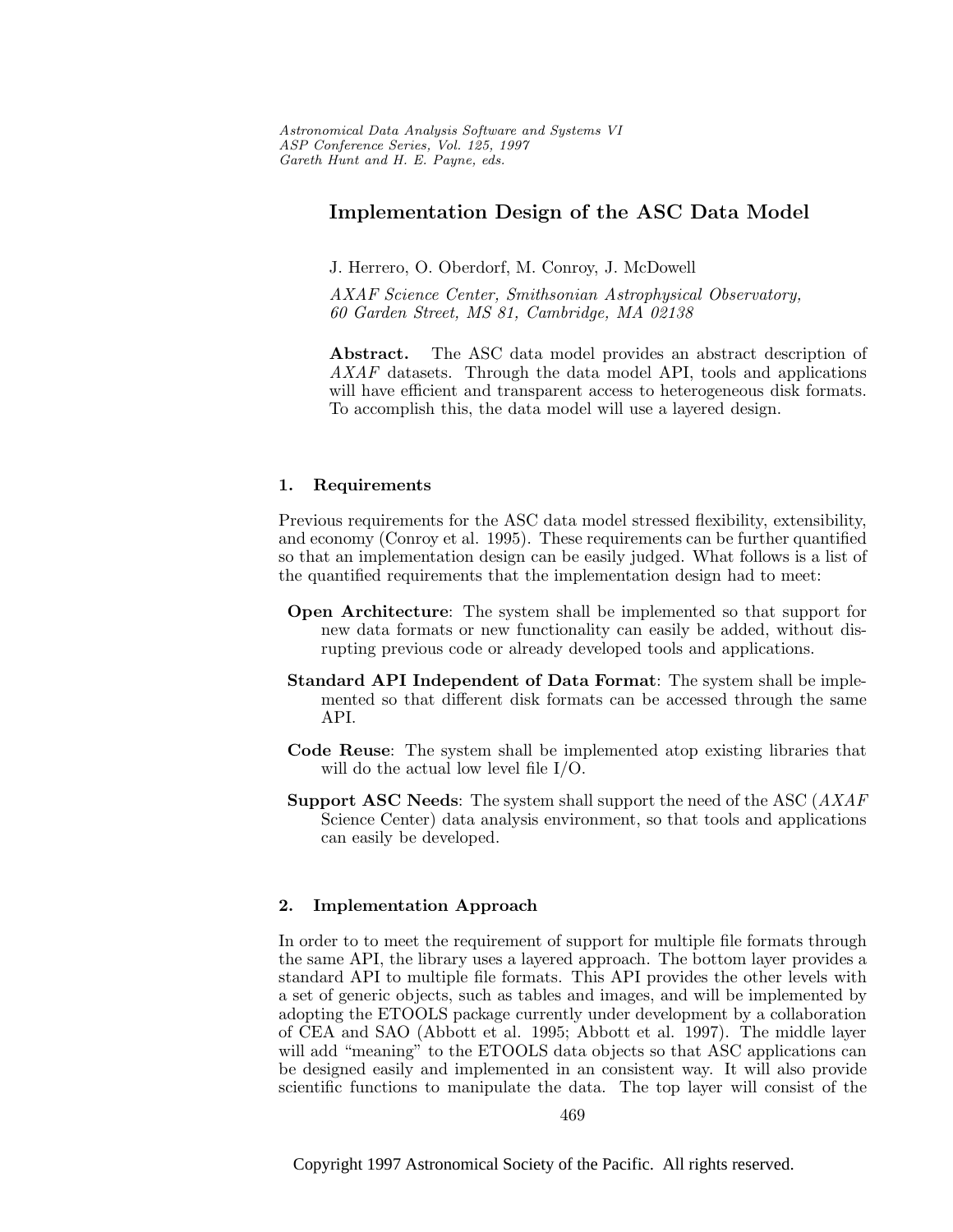470 *Herrero et al.*



Figure 1. Layered Design of the ASC Data Model.

actual ASC tools and applications. Please refer to Figure 1 to see a diagram of the different layers in our implementation design.

# **3. ASC Layer**

The ASC Data Library layer will provide the required  $AXAF$  science functionality to the generic data. It will be responsible for providing scientifically meaningful data objects, constructed from ETOOLS primary constructs, and data manipulation functions.

# **3.1. Dataset Layer**

The Dataset Layer gives scientific meaning to the underlying generic objects. This layer will enhance or group the generic objects to produce specialized objects. For example, tools that need to operate on a "Light Curve" object would go through this interface to access their source or target objects. Here are two examples of new objects that the Dataset Layer would provide:

- **ASC Light Curve Object** consists of a table with a binned time column and other columns containing either count rate or flux information and other auxiliary information. It is compatible with HEASARC rate files, and is interpreted as a light curve of count rate or flux versus time.
- **ASC Source List Object** consists of a table with a column including positional information, a column containing source name identifiers (optional),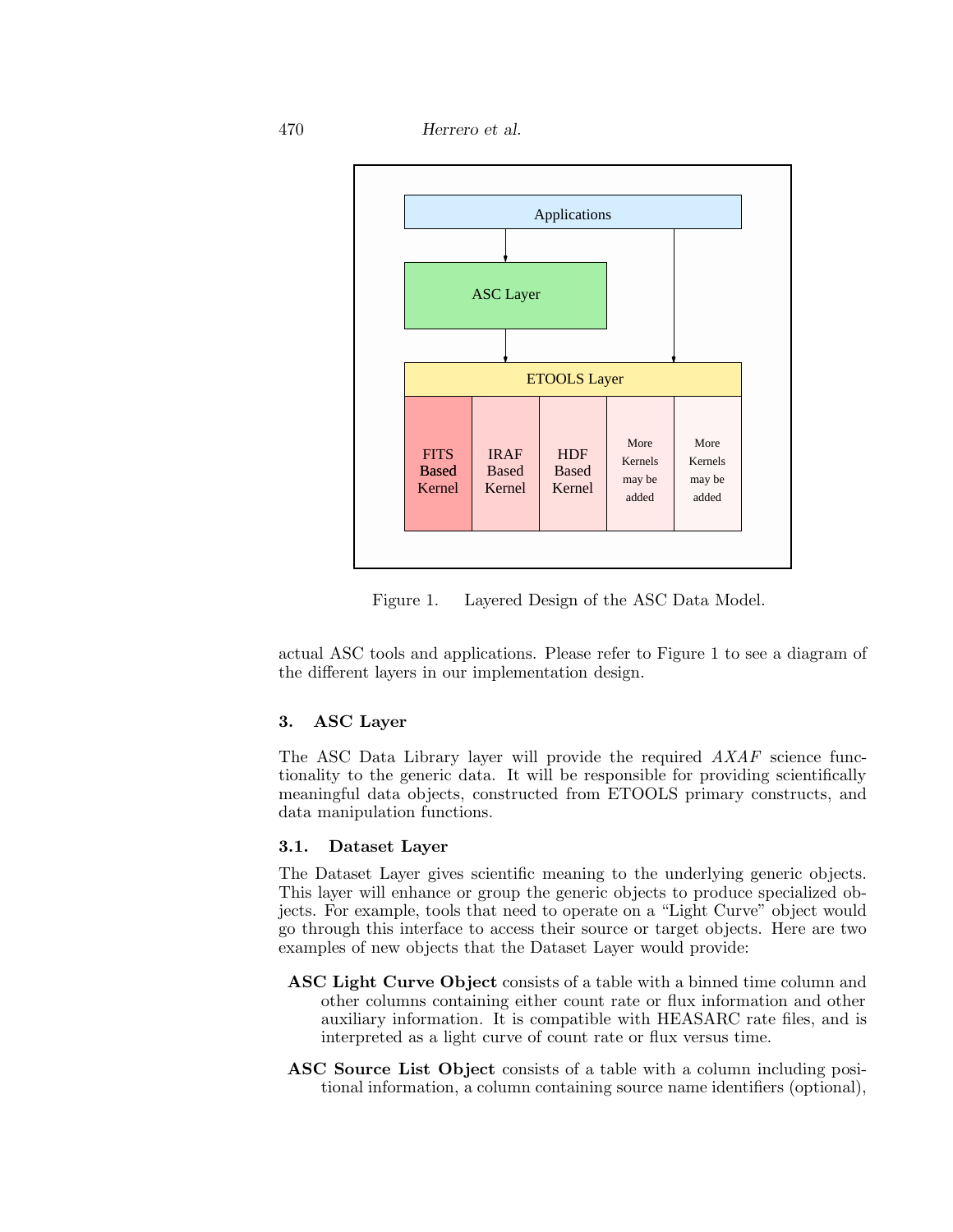and other optional columns. It is interpreted as a list of sources, and is used as input to programs which calculate derived source properties.

#### **3.2. Science Layer**

The Science Layer lies just above the Generic Layer. It contains routines to add additional meaning and functionality to the generic objects. For example, this layer will allow a column to have associated error values. Some examples of Science Layer functionality:

- **Error Columns**: The library will keep track of columns which are error values for other columns in a table object. Science Layer function calls will automatically detect and handle cases where error values are provided.
- **Coordinate Transforms**: The library will keep track of values which are actually coordinates. Science layer function calls will automatically perform any required coordinate transformations.

# **4. Generic Layer**

The decision to adopt the ETOOLS package as the generic layer of the implementation of the ASC data model was made because it meets the implementation requirements. The most important way in which ETOOLS meets these requirements is by providing a uniform interface through which different data file formats can be accessed. This is done by a kernel mechanism, in which there exists one kernel for each data file format desired (e.g., one kernel for FITS files, one kernel for IRAF files, etc.). The following list outlines all the ways in which the ETOOLS package meets the ASC data model implementation requirements:

- **Open Architecture**: The ETOOLS kernel mechanism allows more file formats to be supported by adding more kernels.
- **Standard API Independent of Data Format**: Because of the ETOOLS kernel approach, tools and applications designed and implemented on top of the ETOOLS package can access different disk file formats through the same API.
- **Code Reuse**: The ETOOLS project is not inventing any new file formats. Instead, it provides a standard way to use existing file formats and libraries.
- **Support ASC Needs**: The ETOOLS project provides enough primary constructs to support the ASC tools and application needs, including support for tables, images, filters, and WCS transforms.

#### **4.1. Supported Kernels**

The ASC will write at least two ETOOLS kernels to implement its Data Model, the first will be an IRAF based kernel and the second kernel will be a FITS based kernel. Other kernels could be implemented, like an HDF based kernel.

**IRAF Based Kernel** would use IRAF formats to store the disk data. Event tables will be stored using QPOE files, images will be stored using IRAF image files, and filtering would be done by the QPOE/QPEX filter library.